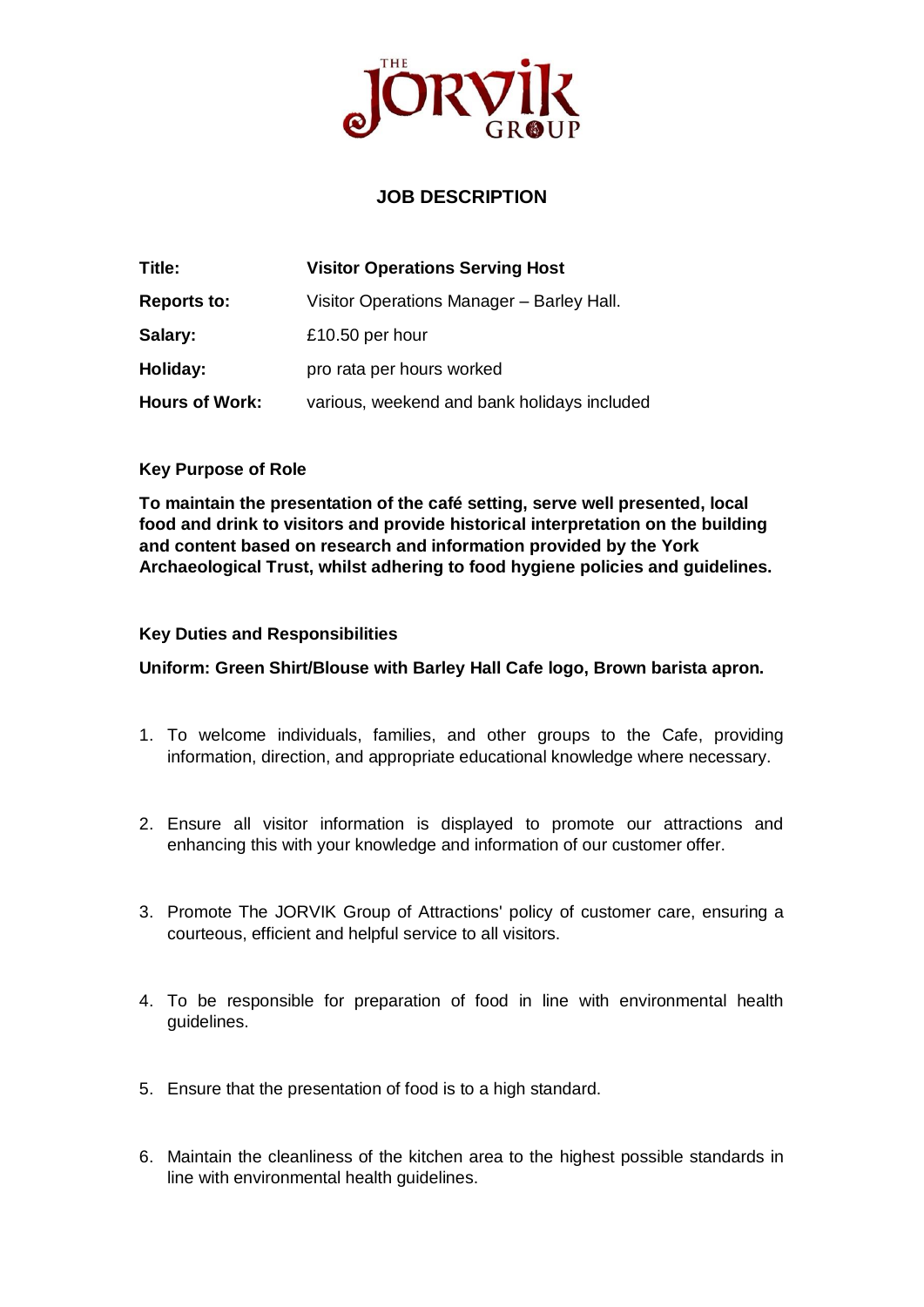- 7. Ensure Food hygiene audit criteria is met by maintaining and completing the relevant paperwork, ensuring excellent personal hygiene, wearing full uniform which is clean and tidy and providing a safe and clean environment for our visitors.
- 8. To undertake first aid training as provided by the organisation, in order to treat visitors and staff, should a first aid situation arise.
- 9. Follow procedures for stock control to minimise wastage.
- 10. Ensure the cafe is run to maximum efficiency so all visitors are given the opportunity to buy food and drinks.
- 11. To promote and host any seasonal or one off special events hosted in the cafe or courtyard in order to ensure they are commercially successful.
- 12. Deal with customer enquiries and ensure complaints are dealt with in a positive manner, escalating them to the Visitor Operations Manager as necessary.
- 13. To actively upsell and promote additional products in order to maximise spend per head and achieve daily budget targets.
- 14. Ensure public areas are well stocked and presented throughout the day, leaving it in pristine condition for the next business day.
- 15. To adhere to the Weekly rota as specified by the Visitor Operations Manager.
- 16. To adhere to the cash handling guidelines as set out in induction, ensuring all no sales and voids are accounted for.
- 17. To ensure that building faults and cleaning issues are efficiently reported to relevant members of staff throughout the operational day. To inform the Visitor Operations Manager or other senior operational staff of any concerns or problems on a day to day basis.
- 18. To ensure the safety of visitors at all times, by adhering to Health and Safety regulations, COSHH, Food Hygiene and appropriate codes of safe working practice laid down by the management